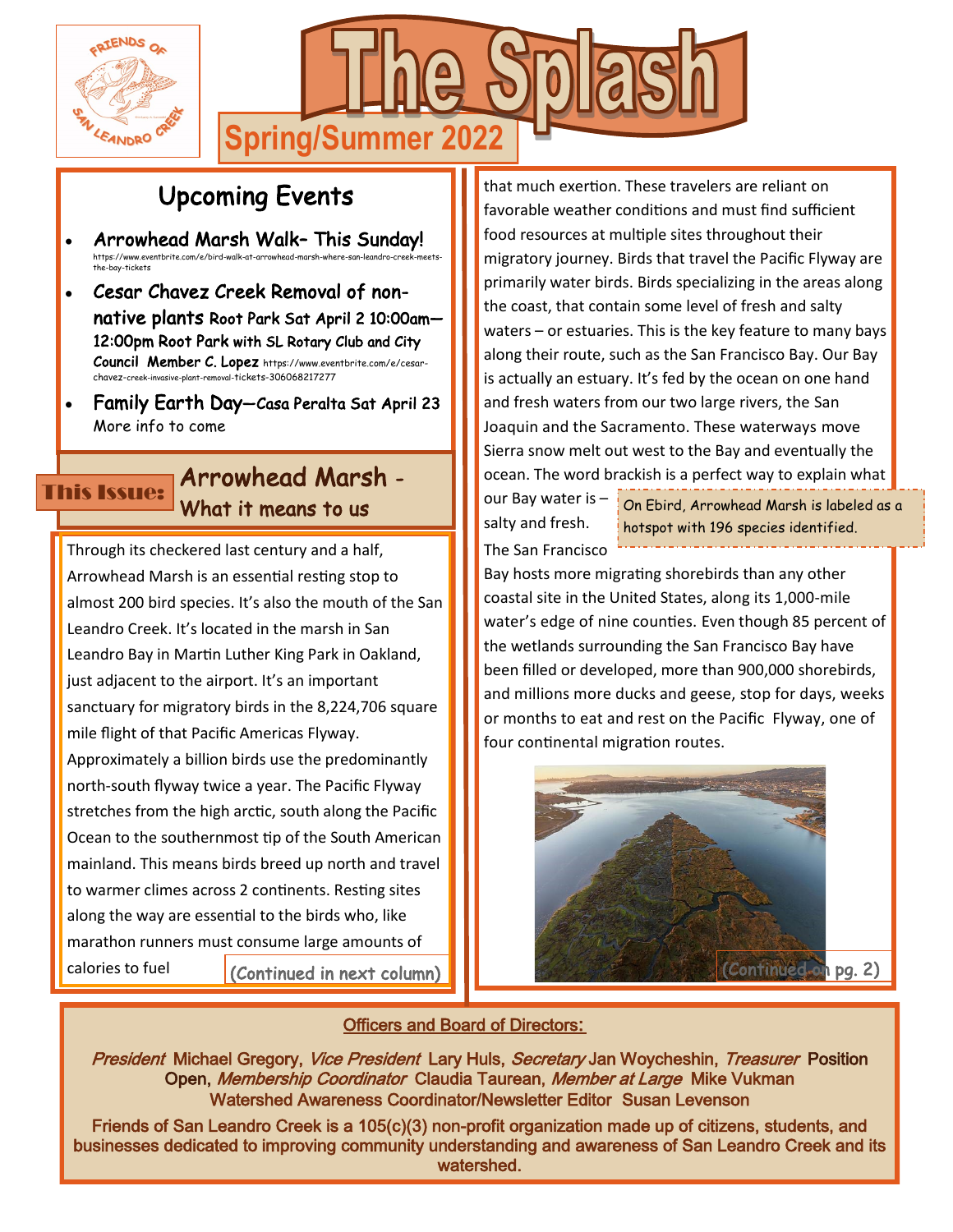#### (Continued from pg. 1)

#### Here's some of the sorted and successful history of where our creek meets the Bay:

The Ohlone were the 1<sup>st</sup> inhabitants of what is now Arrowhead Marsh. The area was abundant with nature and nourishment. The marsh at San Leandro Bay attracted ducks and other birds. Their nests provided the Ohlone a steady supply of eggs, and the area was a rich provider of acorns, game, fresh water, and oysters. The Ohlone used the branches from willow trees which grew here to build their homes. Narrow channels connect shallow San Leandro Bay with San Francisco Bay just west. Living along the Bay must have been splendid!

In the 1700's when Spanish explorers first sailed into our Bay, they found many salt marsh ponds between the tidal creeks. Near the mouth of San Leandro Creek was an area of large natural salt ponds, named Crystal Salt Pond on historical maps. This feature was apparently formed by a beach ridge or sand bar. This was a precursor of the Bay's man-made salt ponds.

Over time, the growing Bay Area population demanded more goods and water. In 1874 work began on damming San Leandro Creek to make Lake Chabot. It was a needed water supply for the entire area. During the process, an unexpectedly severe storm breached the partially built earthen dam and washed away 21,000 cubic yards of the dam's clay core along with much of the soil already dumped into the San Leandro Creek below the dam.

Since then people here have filled in a majority of our tidal marshes. From 1,800 acres in the late 1930s around San Leandro Bay, a series of major development projects, including the airport, highway, and Oakland Coliseum complex drastically reduced the wetlands.



In 1961 an organization was founded by visionary Berkeley women called Save the Bay, whose push began for more protective state laws around the Bay. They, The Sierra Club, the Golden Gate Audubon Society and other environmental groups rose up to preserve what was left of our remaining marshes. There were 2,600 acres of tidal marsh where the Oakland International Airport is today. But constant filling, diking and development has all but obliterated most marsh habitat in the East Bay, until in the early 1970s, Golden Gate Audubon Society succeeded in protecting Arrowhead Marsh as a refuge.

Arrowhead Marsh was nearly wiped out twenty-five years ago, when in the mid-1980s, the Port of Oakland was caught dumping fill into the marsh. They and the Army Corps of Engineers had plans to fill hundreds of acres of seasonal wetlands. But environmental groups advocated again in a ten-year legal battle to prevent further filling of wetlands near the airport and Arrowhead Marsh, the last major tidal marsh in San Leandro Bay. This was supported in part by the need for nesting areas for the endangered California Ridgway's (Rallus obsoletus obsoletus; formerly California clapper rail). This area was opened to the public by the East Bay Regional Park District in 1979 as San Leandro Bay Regional Shoreline. In 1992 the park's name was changed to honor Dr. Martin Luther King Jr. with more than 50 acres of restored salt marsh. The lawsuits were settled in 1994 and required that \$2.5 million be spent to restore 71 acres at the marsh to create about 31 acres of tidal wetlands and 40 acres of seasonal wetlands and unflooded habitat. Arrowhead Marsh is now approximately 1,220-acres, protected but subject to strong tides. Incidentally, three California Ridgway's rails were spotted at Arrowhead Marsh in 1994. During a bird count in 2020, The State Coastal Conservancy detected 110 Ridgway's rails in San Leandro Bay. It is estimated that only about 10 percent of the Rail's world-wide population remain.

The Port of Oakland removed a dike built in 1969 and dredged an 80-foot-wide channel to allow tidal flows to the marsh. As part of the deal, the port kept 35 acres of filled land near Arrowhead Marsh. In 2003, the Port

(Continued on pg. 3)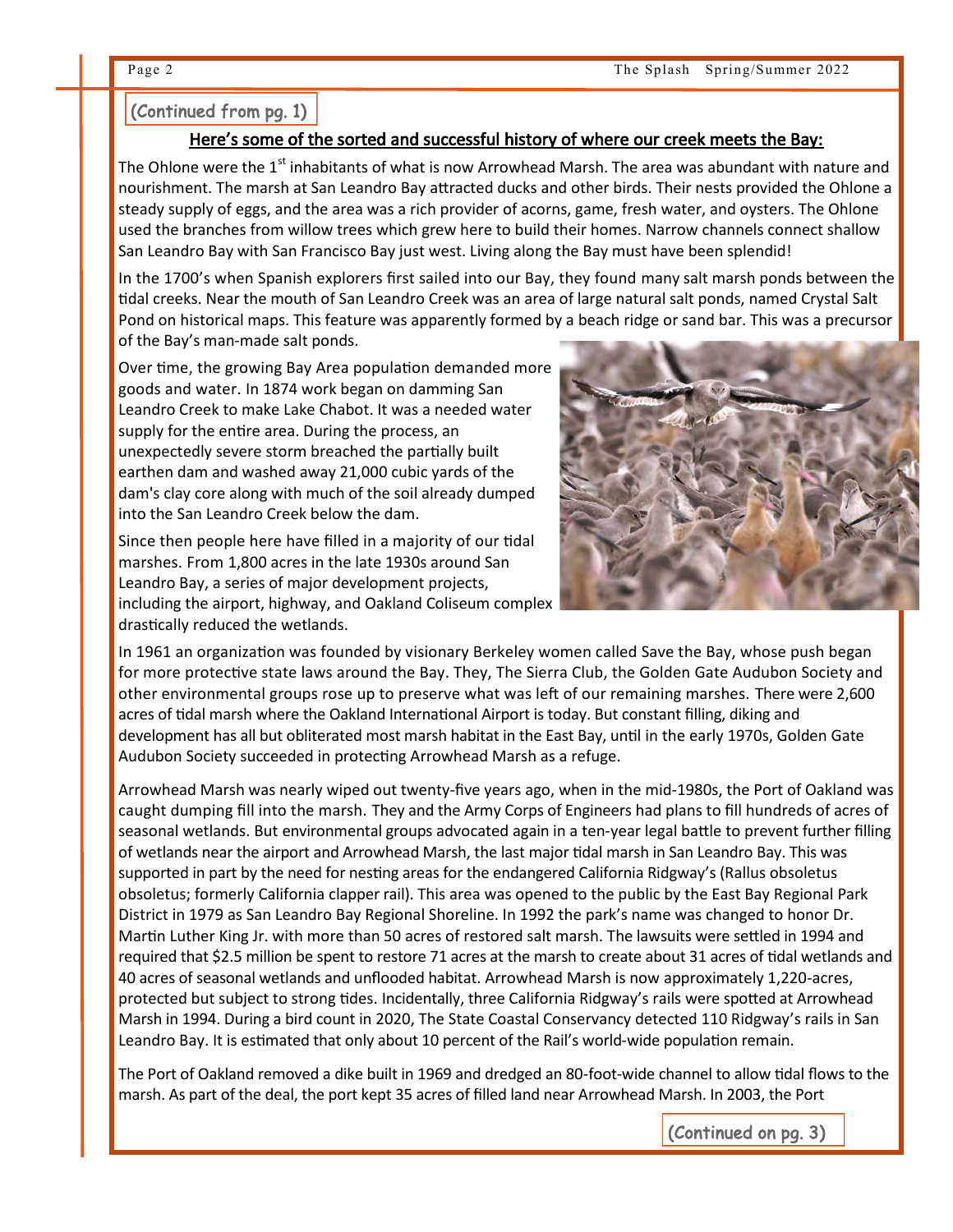#### (Continued from pg. 2)

sold the 35-acre parcel for \$16 million to a group headed by Legacy Partners. In October 2004, the Lower Lake Rancheria Koi Nation proposed to build a 2,000-slot casino resort complex, including a sevenstory hotel/spa and four-story parking garage on the

[Magic birds were dancing in the mystic marsh. The grass](https://www.azquotes.com/quote/1057967?ref=marshes)  [swayed with them, and the shallow waters, and the](https://www.azquotes.com/quote/1057967?ref=marshes)  [earth fluttered under them. The earth was dancing with](https://www.azquotes.com/quote/1057967?ref=marshes)  [the cranes, and the low sun, and the wind and sky.](https://www.azquotes.com/quote/1057967?ref=marshes)  [Marjorie Kinnan Rawlings](https://www.azquotes.com/author/12118-Marjorie_Kinnan_Rawlings)

35-acres. Despite Koi Nation's willingness to pay the City of Oakland \$30 million a year for 20 years in return for the city's support, Oakland City Council rejected the proposal. I'm proud to say that Alameda County, the cities of Alameda, Berkeley, and San Leandro all opposed the project. It's this joint stance in favor of nature that helped block the casino proposal, introduced just eight months before.



Contributing articles:

[https://www.nationalgeographic.com/adventure/article/estuaries](https://www.nationalgeographic.com/adventure/article/estuaries-california)-california

[https://www.sierraclub.org/san](https://www.sierraclub.org/san-francisco-bay/history)-francisco-bay/history

[https://www.nationalgeographic.com/adventure/article/estuaries](https://www.nationalgeographic.com/adventure/article/estuaries-california)-california

https://www.sfbayjv.org/pdfs/strategy/Restoring\_The\_Estuary\_Full.pdf

[https://goldengateaudubon.org/blog](https://goldengateaudubon.org/blog-posts/mlk-shoreline-hotspot)-posts/mlk-shoreline-hotspot

[https://www.eastbaytimes.com/2005/06/11/koi](https://www.eastbaytimes.com/2005/06/11/koi-nations-oakland-casino-plan-dead-in-the-water/)-nations-oakland-casino-plan-dead-in-the-water/

https://www.eastbaytimes.com/2005/02/21/gambling-with-[nature/#:~:text=IMPORTANT%20DATES%20IN,acre%](https://www.eastbaytimes.com/2005/02/21/gambling-with-nature/#:~:text=IMPORTANT%20DATES%20IN,acre%20parking%20lot) [20parking%20lot](https://www.eastbaytimes.com/2005/02/21/gambling-with-nature/#:~:text=IMPORTANT%20DATES%20IN,acre%20parking%20lot)

[https://www.birdwatchingdaily.com/hotspots/20](https://www.birdwatchingdaily.com/hotspots/20-arrowhead-marsh-oakland-california/)-arrowhead-marsh-oakland-california/

[https://www.nationalgeographic.com/adventure/article/estuaries](https://www.nationalgeographic.com/adventure/article/estuaries-california)-california

https://bayareamonitor.org/article/shoring-up-birds-providing-habitat-for-pacific-flyway-migrants/

http://explore.museumca.org/creeks/z-arrowhead.html

https://alamedasun.com/news/remembering-ohlone-alameda%E2%80%99s-first-inhabitants

https://spartina.org/documents/InvasiveSpartinaProject\_RIRAReport2020.pdf

http://datazone.birdlife.org/userfiles/file/sowb/flyways/1\_Pacific\_Americas\_Factsheet.pdf